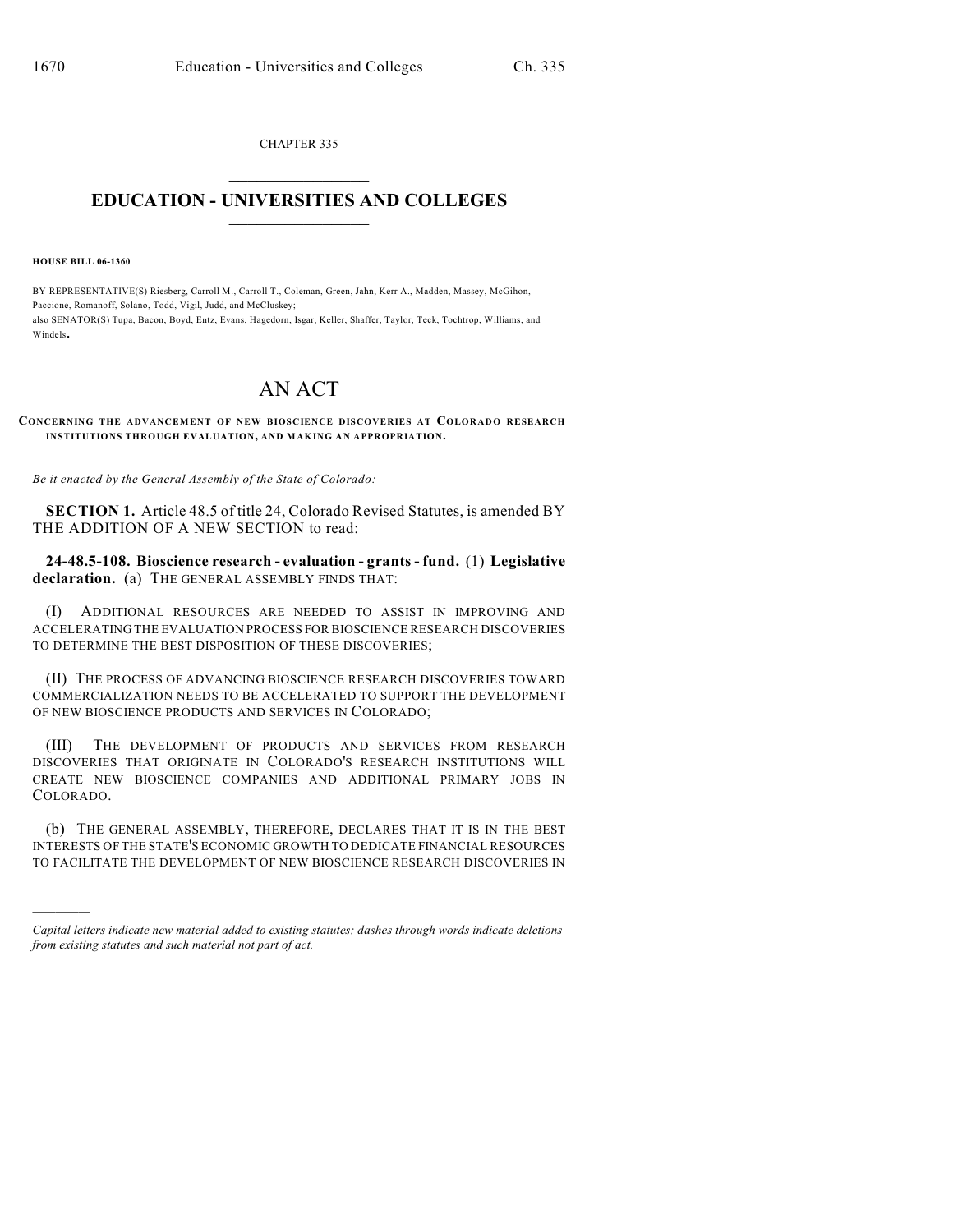COLORADO AND PROMOTE COLORADO-BASED BIOSCIENCE TECHNOLOGIES.

(2) **Definitions.** AS USED IN THIS SECTION, UNLESS THE CONTEXT OTHERWISE REQUIRES:

(a) "BIOSCIENCE RESEARCH" MEANS THE BASIC, APPLIED, OR TRANSLATIONAL RESEARCH THAT LEADS TO THE DEVELOPMENT OF THERAPEUTICS, DIAGNOSTICS, OR DEVICES TO IMPROVE HUMAN HEALTH OR AGRICULTURE.

(b) "DIRECTOR" MEANS THE DIRECTOR OF THE COLORADO OFFICE OF ECONOMIC DEVELOPMENT.

(c) "OFFICE OF TECHNOLOGY TRANSFER" MEANS AN OFFICE THAT IS AFFILIATED WITH A RESEARCH INSTITUTION AND THAT IS CHARGED WITH THE RESPONSIBILITY FOR TECHNOLOGY TRANSFER AND THAT ARRANGES FOR THE SALE OR LICENSURE OF A BIOSCIENCE RESEARCH PROJECT TO AN OUTSIDE ENTITY, WHICH IS COMMONLY A COMMERCIAL ENTERPRISE.

(d) "PROGRAM" MEANS THE BIOSCIENCE DISCOVERY EVALUATION GRANT PROGRAM CREATED IN SUBSECTION (3) OF THIS SECTION.

(e) "RESEARCH INSTITUTION" MEANS AN INSTITUTION LOCATED AND OPERATING IN COLORADO THAT IS A PUBLIC OR PRIVATE, NONPROFIT INSTITUTION OF HIGHER EDUCATION, A NONPROFIT TEACHING HOSPITAL, OR A PRIVATE, NONPROFIT MEDICAL AND RESEARCH CENTER.

(3) **Program.** (a) THERE IS HEREBY CREATED IN THE COLORADO OFFICE OF ECONOMIC DEVELOPMENT THE BIOSCIENCE DISCOVERY EVALUATION GRANT PROGRAM FOR THE PURPOSE OF IMPROVING AND EXPANDING THE EVALUATION OF NEW BIOSCIENCE DISCOVERIES AT RESEARCH INSTITUTIONS WITH THE INTENT OF ACCELERATING THE DEVELOPMENT OF NEW PRODUCTS AND SERVICES. THE COLORADO OFFICE OF ECONOMIC DEVELOPMENT SHALL ADMINISTER THE PROGRAM. THE DIRECTOR SHALL CONSULT WITH A COLORADO BIOSCIENCE MEMBERSHIP ORGANIZATION IN THE IMPLEMENTATION OF THE PROGRAM, INCLUDING BUT NOT LIMITED TO THE REVIEW OF PROGRAM GRANT APPLICATIONS AND THE ACCOUNTABILITY AND EVALUATION OF THE GRANTEES AND THE BIOSCIENCE RESEARCH PROJECTS.

(b) THE PROGRAM SHALL PROVIDE GRANTS TO OFFICES OF TECHNOLOGY TRANSFER ON A STATEWIDE BASIS IN AMOUNTS OF UP TO ONE HUNDRED FIFTY THOUSAND DOLLARS PER BIOSCIENCE RESEARCH PROJECT. THE GRANTS SHALL BE PAID FROM MONEYS APPROPRIATED TO THE BIOSCIENCE DISCOVERY EVALUATION CASH FUND CREATED IN SUBSECTION (5) OF THIS SECTION.

(c) TO BE ELIGIBLE FOR A GRANT UNDER THE PROGRAM, AN OFFICE OF TECHNOLOGY TRANSFER SHALL SUBMIT TO THE COLORADO OFFICE OF ECONOMIC DEVELOPMENT ALL OF THE FOLLOWING:

(I) A DESCRIPTION OF A BIOSCIENCE RESEARCH PROJECT THAT MEETS THE FOLLOWING CRITERIA: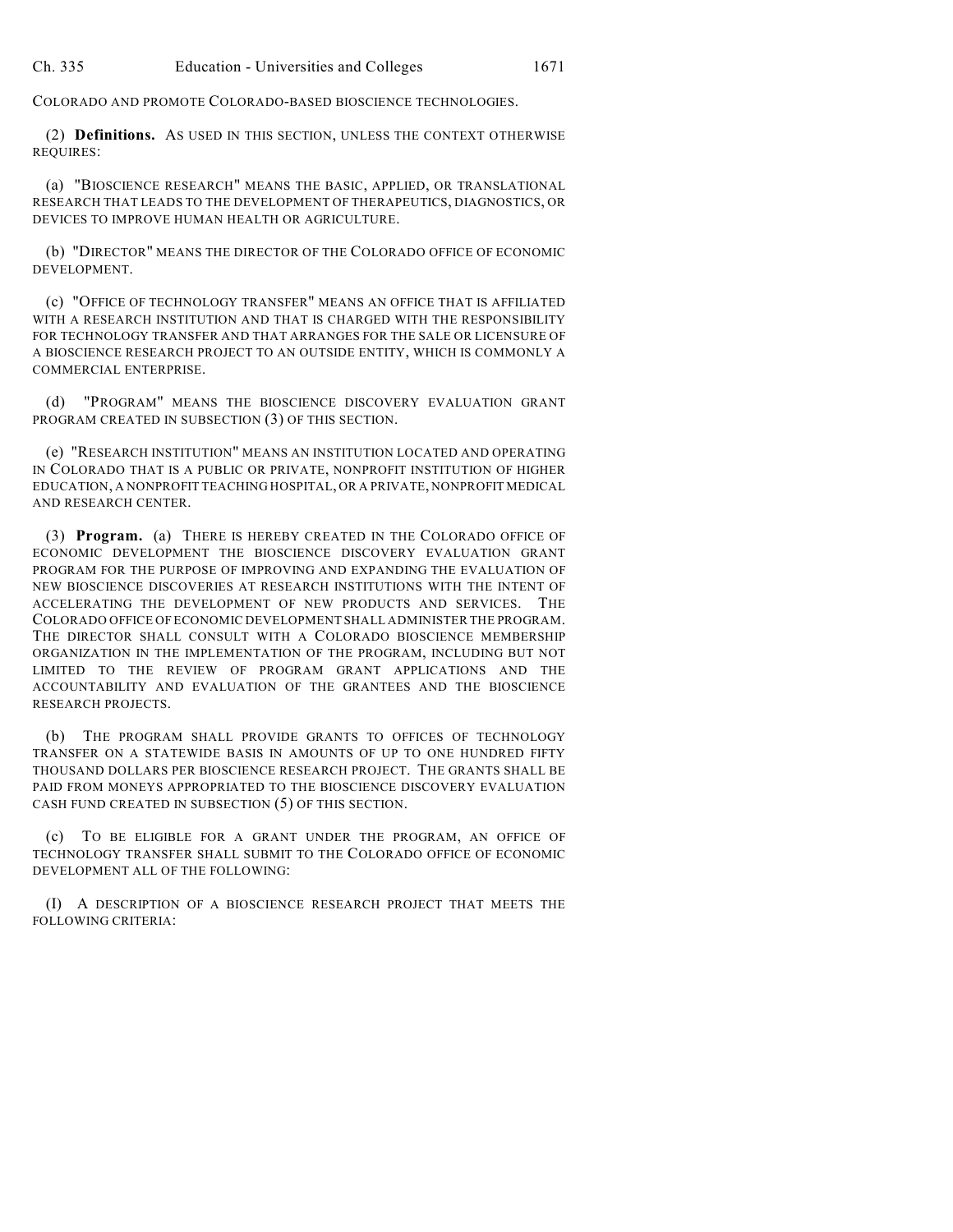(A) THE BIOSCIENCE RESEARCH PROJECT WILL RESULT IN A NEW BIOSCIENCE RESEARCH OUTCOME THAT IS REASONABLY LIKELY TO LEAD TO IMPROVEMENTS IN EXISTING OR NEW THERAPEUTICS, DIAGNOSTICS, OR DEVICES TO IMPROVE HUMAN HEALTH OR AGRICULTURE;

(B) THE BIOSCIENCE RESEARCH PROJECT FOCUSES ON AN AREA OF SCIENCE, INCLUDING BUT NOT LIMITED TO LIFE SCIENCES, ENGINEERING, MATERIAL SCIENCES, COMPUTER SCIENCES, PHOTONICS, AND NANOTECHNOLOGY;

(C) A RESEARCH INSTITUTION OR MULTIPLE RESEARCH INSTITUTIONS HAVE OWNERSHIP OF THE INTELLECTUAL PROPERTY THAT RESULTS FROM THE BIOSCIENCE RESEARCH PROJECT;

(D) THE INTELLECTUAL PROPERTY RESULTING FROM THE BIOSCIENCE RESEARCH PROJECT IS NOT OBLIGATED TO A PRIVATE ENTITY; AND

(E) THE ENTITY CONDUCTING THE BIOSCIENCE RESEARCH PROJECT CERTIFIES THAT A DISCLOSURE STATEMENT ON THE TECHNOLOGY THAT IS THE SUBJECT OF THE RESEARCH PROJECT HAS BEEN FILED PURSUANT TO THE REQUIREMENTS OF THE RESEARCH INSTITUTION;

(II) EVIDENCE OF A DEDICATED, MATCHING SOURCE OF MONEYS THAT IS EQUAL TO THE AMOUNT APPLIED FOR UNDER THE PROGRAM. IF THE OFFICE OF TECHNOLOGY TRANSFER IS APPLYING FOR A GRANT FOR A PUBLIC INSTITUTION OF HIGHER EDUCATION, THE MATCHING SOURCE OF MONEYS SHALL NOT BE MONEYS APPROPRIATED BY THE GENERAL ASSEMBLY.

(III) AN ANALYSIS DEMONSTRATING THAT THE SCOPE OF THE PROJECT FOR WHICH THE OFFICE OF TECHNOLOGY TRANSFER IS APPLYING FOR THE GRANT IS THE SCOPE THAT IS REQUIRED TO DETERMINE THE MOST PRODUCTIVE DISPOSITION OF THE TECHNOLOGY.

(d) A GRANT AWARDED UNDER THE PROGRAM SHALL NOT BE USED TO SUPPLEMENT THE FUNDING OF THE RESEARCH SCOPE OF A BIOSCIENCE RESEARCH PROJECT THAT IS RECEIVING FUNDING FROM OTHER SOURCES.

(e) UPON COMPLETION OF THE RESEARCH SCOPE OF A BIOSCIENCE RESEARCH PROJECT, ANY UNUSED GRANT MONEY SHALL BE RETURNED BY THE OFFICE OF TECHNOLOGY TRANSFER TO THE OFFICE OF ECONOMIC DEVELOPMENT. THE OFFICE OF ECONOMIC DEVELOPMENT SHALL TRANSFER THE MONEYS TO THE STATE TREASURER WHO SHALL DEPOSIT THE SAME INTO THE FUND CREATED IN SUBSECTION (5) OF THIS SECTION.

(4) **Policies - reporting.** (a) ON OR BEFORE SEPTEMBER 1, 2006, THE DIRECTOR SHALL ESTABLISH POLICIES FOR THE PROGRAM THAT INCLUDE, BUT NEED NOT BE LIMITED TO:

(I) THE PROCEDURES AND TIMELINES BY WHICH AN OFFICE OF TECHNOLOGY TRANSFER MAY APPLY FOR A GRANT;

(II) CRITERIA FOR DETERMINING THE GRANT AMOUNTS; AND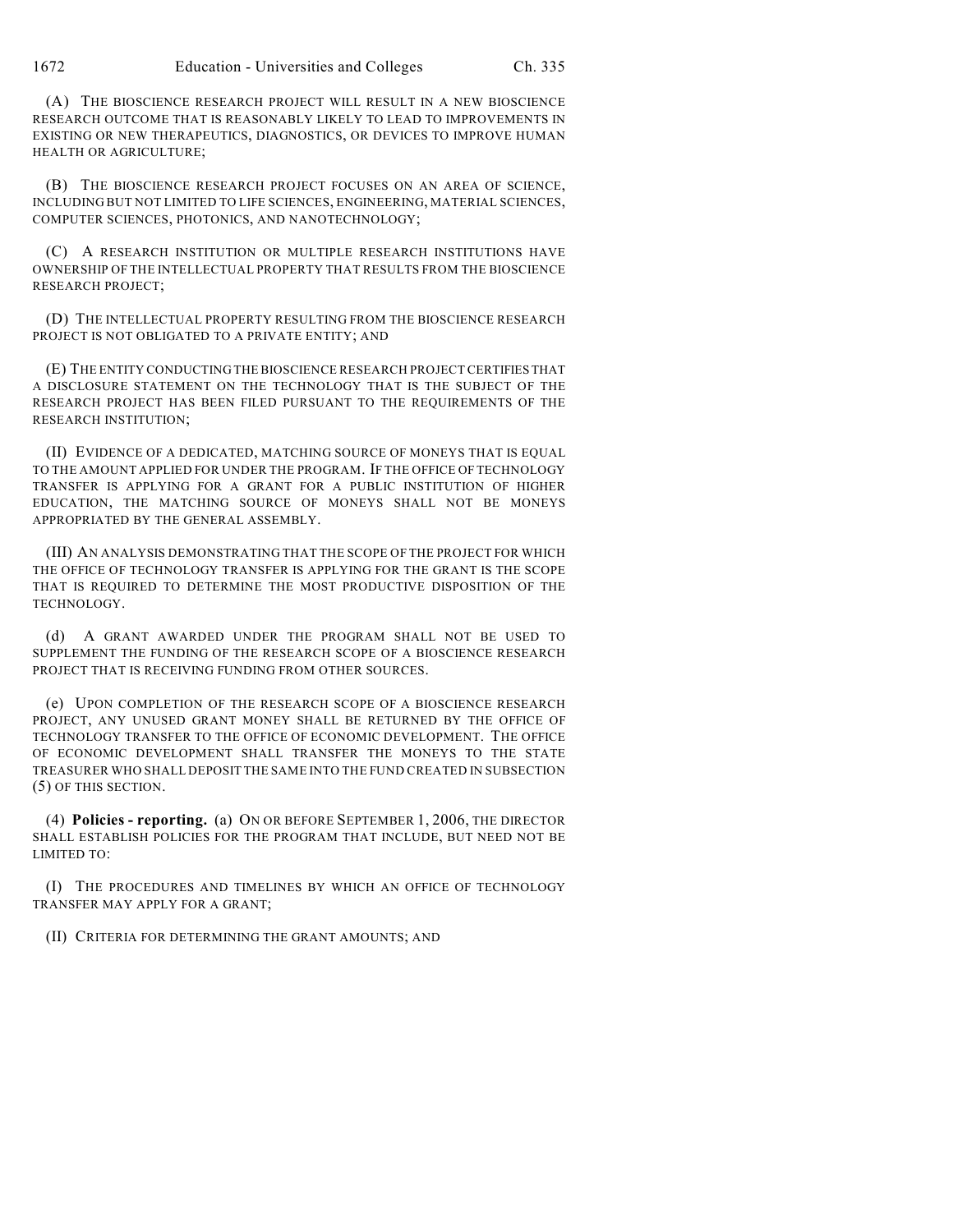(III) REPORTING REQUIREMENTS FOR GRANT RECIPIENTS THAT REQUIRE, AT A MINIMUM, EACH RESEARCH INSTITUTION TO PRESENT ITS BIOSCIENCE RESEARCH PROJECT TO ELEMENTARY AND SECONDARY SCHOOL SCIENCE TEACHERS WHO ARE EMPLOYED IN THE GEOGRAPHIC REGION IN WHICH THE TECHNOLOGY IS BEING DEVELOPED.

(b) ON OR BEFORE MARCH 1, 2007, AND EACH MARCH 1 THEREAFTER, THE DIRECTOR SHALL SUBMIT A REPORT TO THE BUSINESS AFFAIRS AND LABOR COMMITTEE OF THE HOUSE OF REPRESENTATIVES AND THE BUSINESS, LABOR, AND TECHNOLOGY COMMITTEE OF THE SENATE, OR ANY SUCCESSOR COMMITTEES, SUMMARIZING THE BIOSCIENCE RESEARCH PROJECTS THAT RECEIVED FUNDING UNDER THE PROGRAM IN THE PRECEDING CALENDAR YEAR. AT A MINIMUM, THE REPORT SHALL SPECIFY THE FOLLOWING INFORMATION WITH REGARD TO THE BIOSCIENCE RESEARCH PROJECTS THAT RECEIVED FUNDING UNDER THE PROGRAM DURING THE PRECEDING CALENDAR YEAR:

(I) THE AMOUNT OF FUNDING DISTRIBUTED TO EACH BIOSCIENCE RESEARCH PROJECT AND A DESCRIPTION OF EACH BIOSCIENCE RESEARCH PROJECT;

(II) THE MANNER IN WHICH EACH BIOSCIENCE RESEARCH PROJECT APPLIED THE FUNDING RECEIVED UNDER THE PROGRAM; AND

(III) THE RESULTS ACHIEVED BY EACH BIOSCIENCE RESEARCH PROJECT, INCLUDING IDENTIFIABLE MONETARY RETURNS TO THE GRANTEE AND OTHERS SINCE THE RECEIPT OF THE GRANT.

(5) **Fund.** (a) THERE IS HEREBY CREATED IN THE STATE TREASURY THE BIOSCIENCE DISCOVERY EVALUATION CASH FUND, REFERRED TO IN THIS SECTION AS THE "FUND", THAT SHALL CONSIST OF MONEYS THAT ARE TRANSFERRED TO THE FUND PURSUANT TO SECTION 12-47.1-701 (4) (a), C.R.S., AND ANY MONEYS TRANSFERRED TO THE FUND PURSUANT TO PARAGRAPH (e) OF SUBSECTION (3) OF THIS SECTION. THE MONEYS IN THE FUND SHALL BE CONTINUOUSLY APPROPRIATED FOR THE DIRECT AND INDIRECT COSTS ASSOCIATED WITH THE IMPLEMENTATION OF THE PROGRAM. ANY MONEYS IN THE FUND NOT EXPENDED FOR THE PURPOSE OF THIS SECTION MAY BE INVESTED BY THE STATE TREASURER AS PROVIDED BY LAW. ALL INTEREST AND INCOME DERIVED FROM THE INVESTMENT AND DEPOSIT OF MONEYS IN THE FUND SHALL BE CREDITED TO THE FUND. ANY UNEXPENDED AND UNENCUMBERED MONEYS REMAINING IN THE FUND AT THE END OF A FISCAL YEAR SHALL REMAIN IN THE FUND AND SHALL NOT BE CREDITED OR TRANSFERRED TO THE GENERAL FUND OR ANOTHER FUND.

(b) THE COLORADO OFFICE OF ECONOMIC DEVELOPMENT MAY USE UP TO TWO PERCENT OF THE MONEYS INITIALLY TRANSFERRED INTO THE FUND FOR THE ACTUAL COSTS INCURRED IN ADMINISTERING THE PROGRAM.

**SECTION 2.** 12-47.1-701 (4) (a), Colorado Revised Statutes, is amended to read:

**12-47.1-701. Limited gaming fund.** (4) (a) At the end of each fiscal year, the state treasurer shall distribute the balance remaining in the limited gaming fund in accordance with the provisions of section 9 (5) (b) (II) of article XVIII of the state